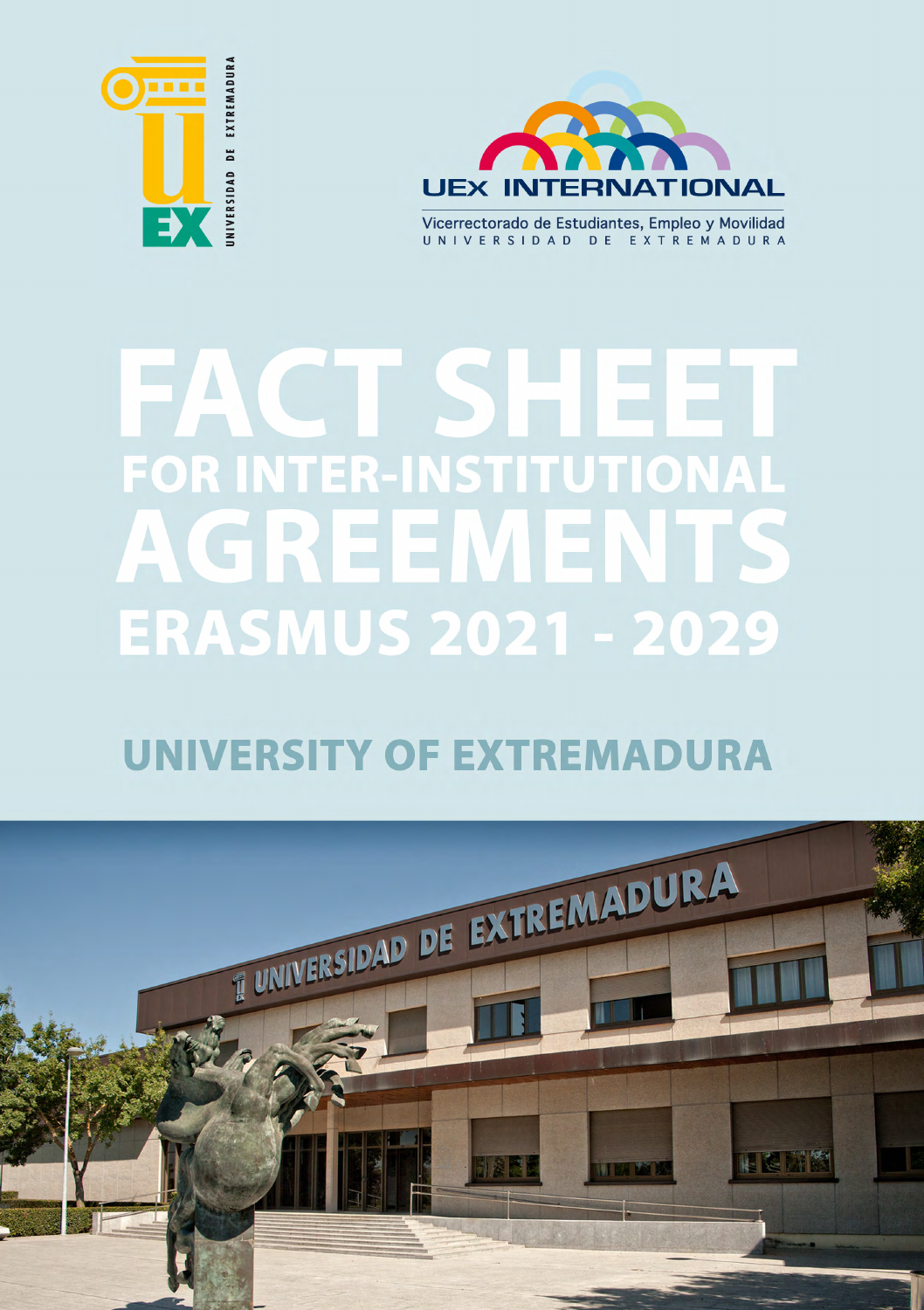## **FACTSHEET FOR INTER-INSTITUTIONAL AGREEMENTS ERASMUS 2021 - 2029**

## **UNIVERSITY OF EXTREMADURA**

| <b>GENERAL INFORMATION</b>  |                                                                 |  |  |
|-----------------------------|-----------------------------------------------------------------|--|--|
| <b>LOCATION</b>             | South West of Spain                                             |  |  |
| <b>NUMBER OF STUDENTS</b>   | $22.000$ approx                                                 |  |  |
| <b>CAMPUSES</b>             | Badajoz, Cáceres, Mérida and Plasencia                          |  |  |
|                             | (60 kms away from each other, overage)                          |  |  |
| <b>GEOGRAPHIC/</b>          | Cites of Badajoz and Mérida: Province of Badajoz                |  |  |
| <b>ADMINISTRATIVE</b>       | Cities of Cáceres and Plasencia: Province of Cáceres            |  |  |
| <b>LOCATION</b>             |                                                                 |  |  |
| <b>FACULTIES/SCHOOLS</b>    | 17                                                              |  |  |
|                             | Agronomy-Out of Campus                                          |  |  |
|                             | <b>Industrial Engineering</b>                                   |  |  |
|                             | Medicine                                                        |  |  |
| <b>CAMPUS BADAJOZ</b>       | Education                                                       |  |  |
|                             | <b>Business Administration and Economics</b>                    |  |  |
|                             | Communication, Information and Library Studies - Out of Campus  |  |  |
|                             | <b>Sciences</b>                                                 |  |  |
|                             | Languages and Humanities                                        |  |  |
|                             | <b>Teacher Training</b><br>Tourism and Finances - Out of Campus |  |  |
|                             | Law                                                             |  |  |
| <b>CAMPUS CÁCERES</b>       | Polytechnic (school)                                            |  |  |
|                             | Education                                                       |  |  |
|                             | Sports                                                          |  |  |
|                             | Nursing and Occupational Therapy                                |  |  |
|                             | Veterinary                                                      |  |  |
| <b>CAMPUS MÉRIDA</b>        | <b>Studies at Campus Mérida</b>                                 |  |  |
| <b>CAMPUS PLASENCIA</b>     | <b>Studies at Campus Plasencia</b>                              |  |  |
| <b>INTERNATIONAL OFFICE</b> | 2 main offices : Campus Badajoz and Cáceres                     |  |  |
| <b>ACADEMIC ADVISE</b>      | <b>Academic Coordinators at Faculties and Schools</b>           |  |  |
|                             | Avenida de Elvas s/n                                            |  |  |
| <b>MAIL ADDRESS</b>         | Edificio "Antiguo Comedor"                                      |  |  |
| <b>INTERNATIONAL OFFICE</b> | 06006 - Badajoz (Spain)                                         |  |  |
| <b>CAMPUS BADAJOZ</b>       | Phone: +34 924289373                                            |  |  |
|                             |                                                                 |  |  |
| <b>MAIL ADDRESS</b>         | Avenida de la Universidad s/n                                   |  |  |
| <b>INTERNATIONAL OFFICE</b> | Edificio "Usos Múltiples"                                       |  |  |
| <b>CAMPUS CÁCERES</b>       | 10003 - Cáceres (Spain)                                         |  |  |
|                             | Phone: +34 927257016                                            |  |  |

| <b>ACADEMIC OFFER</b> |                       |  |
|-----------------------|-----------------------|--|
| <b>BACHELOR</b>       | List of Bachelor      |  |
| <b>MASTER</b>         | List of Master        |  |
| <b>PHD PROGRAMMES</b> | <b>PhD Programmes</b> |  |